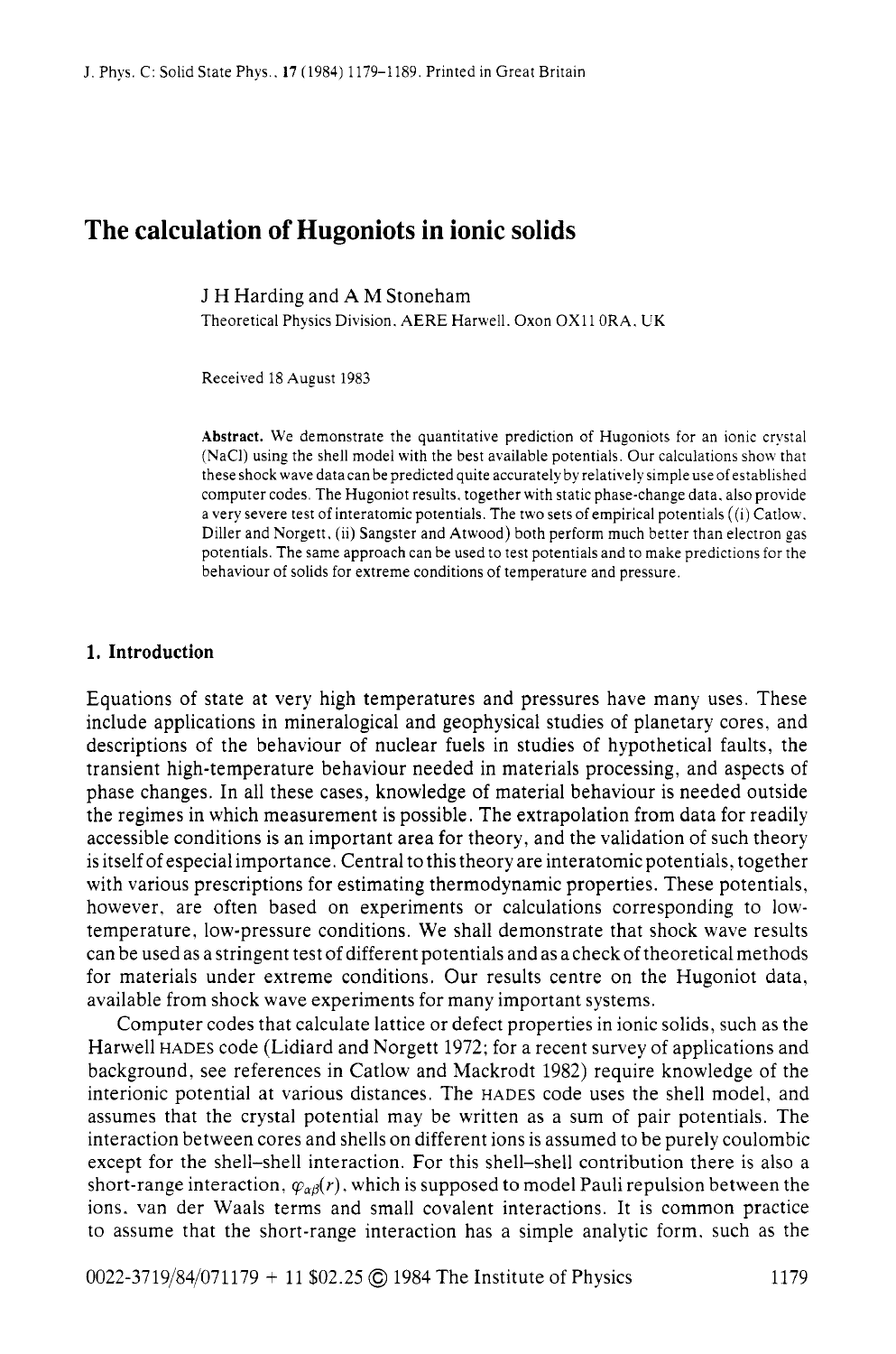Buckingham potential:

$$
\varphi_{\alpha\beta}(r) = A_{\alpha\beta} \exp(-r/\rho_{\alpha\beta}) - C_{\alpha\beta}/r^6 \tag{1}
$$

and to fit the parameters of the potential to bulk-crystal data such as elastic constants or the phonon spectrum. It has often been pointed out that this only determines the potential at the equilibrium lattice spacing whereas many calculations, especially those involving interstitials, require a knowledge of  $\varphi_{\alpha\beta}(r)$  far from this distance. This has prompted many attempts to calculate short-range potentials, usually using the electron gas approximation (Catlow *et a1* 1982, Harding and Harker 1982). However, again, the adequacy of such potentials has been tested directly only by their ability to reproduce equilibrium lattice properties.

The calculation of Hugoniot trajectories offers a way of testing the validity of the various potentials used over a range of interionic distances. It is also possible to use other data either in conjunction with or instead of Hugoniot results. In particular, the static pressure-volume data obtained with a diamond-anvil high-pressure cell are especially useful. In this paper we discuss the possibility of using such data to discriminate between various potentials available in the literature by considering the specific example of sodium chloride, using both the shock wave Hugoniot data collected by Marsh (1980) and the static pressure investigation by Bassett *et a1* (1968) and Sato-Sorensen (1983) of the phase transition from the rock salt to the caesium chloride structure. Our discussion provides both a check of the potentials and a verification of the methods that we use in predicting properties of solids under extreme conditions.

### **2. The Hugoniot equation of state**

We outline here the basic equations and assumptions we shall use, together with the methods used to obtain key quantities. Reviews of the approximations used in analysing shock wave data are given in the articles of Rice *eta1* (1958) and Marsh (1980). Certain central results (notably the Rankine-Hugoniot relation) can be obtained from simple arguments based on one-dimensional fluid dynamics. We assume that mass and energy are conserved across the shock front and further that the shock may be considered to be an adiabatic process. This means that when we consider the possibility of a phase change in the sodium chloride system the relevant thermodynamic potential is the enthalpy, *H.* 

The Rankine-Hugoniot relation states that

$$
(E_1 - E_0) = \frac{1}{2}(P_1 + P_0)(V_0 - V_1)
$$
\n(2)

where  $E$ ,  $P$  and  $V$  are the internal energy, pressure and volume (per cell, where appropriate) and the subscripts one and zero refer to the solid behind the shock front and in the undisturbed solid respectively. We shall normally take  $P_0$  as 1 atm and  $V_0$  as the equilibrium volume of the cell with a temperature of 300 K.  $V_1$  will be chosen, and values of  $E_1$  and  $P_1$  obtained as functions of the final temperature, which can itself be found from (2).

In calculating the pressure, we shall use the Mie-Gruneisen equation (Rice *et a1*  1958, Decker 1965):

$$
P = -\mathrm{d}\,\varphi/\mathrm{d}\,V + \gamma(V)k\,T/V.\tag{3}
$$

Here  $\varphi$  is the static part of the crystal internal energy per cell and  $\gamma(V)$  the mean Grüneisen constant. It has been common to assume a particular form for the volume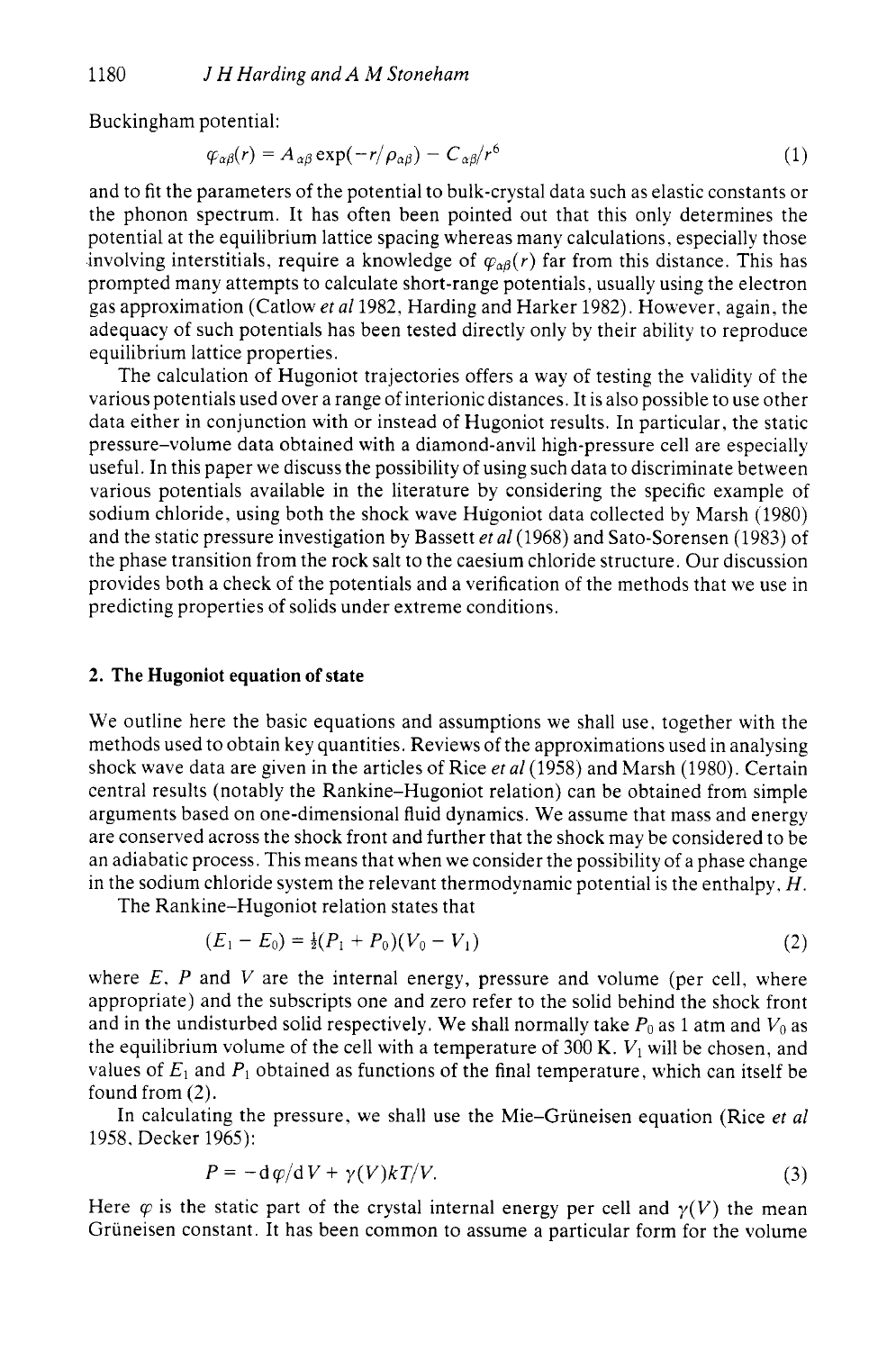dependence of  $\gamma(V)$ . Examples include a Taylor expansion in which second-order and higher terms are neglected (Decker 1965). and a simple analytic form obtained from thermodynamic arguments such as that of Bassett *er a1* (1968):

$$
\gamma = \gamma_0 (V/V_0)^A \tag{4}
$$

with  $\gamma_0$  the Grüneisen constant at volume  $V_0$  and A a fitting parameter. Such methods take no explicit account of differences in crystal structure at the phase change.

The Mie-Grüneisen equation has been compared with molecular dynamics simulations for Lennard-Jones and Morse potentials (Paskin *et a1* 1978) and shown to give reasonable estimates of the shock-front temperature.

In our calculations we do not impose a particular analytic form on  $\gamma(V)$  but obtain it by averaging the mode Gruneisen constants calculated over a mesh of points taken in the Brillouin zone. The mode Griineisen constants are defined by

$$
\gamma_i = -\mathrm{d} \ln \omega_i / \mathrm{d} \ln V \simeq -(V/\omega_i) \Delta \omega_i / \Delta V. \tag{5}
$$

It is found that quite a coarse mesh (about 2000 points in the fundamental wedge of  $\frac{1}{48}$ of the zone) is enough to ensure reasonable accuracy.

The accuracy of this method of calculating the mode Gruneisen constants may be checked by comparing the results with those obtained from considering the pressure derivative of the elastic constants (Daniels 1963). The results are shown in table 1 and demonstrate that this method of estimating  $\gamma_i$  is fully acceptable.

|       | Direction | Calculated $\gamma_i$ | Experimental $\gamma_i$ |
|-------|-----------|-----------------------|-------------------------|
| (100) | optic     | 1.02                  |                         |
|       |           | 2.81                  |                         |
|       | acoustic  | 2.67                  | 2.64                    |
|       |           | 0.18                  | 0.14                    |
| (110) | optic     | 1.04                  |                         |
|       |           | 2.81                  |                         |
|       |           | 2.80                  |                         |
|       | acoustic  | 1.84                  | 1.87                    |
|       |           | 2.87                  | 2.72                    |
|       |           | 0.19                  | 0.14                    |
| (111) | optic     | 1.04                  |                         |
|       |           | 2.81                  |                         |
|       | acoustic  | 1.54                  | 1.57                    |
|       |           | 2.18                  | 2.05                    |

**Table 1.** Calculation of mode Griineisen constants and comparison of Daniel's results without data.

The final relationship uses the high-temperature form of *E.* the internal energy per cell in (1):

$$
E = \varphi + E_{\rm vib} = \varphi + 3NkT \tag{6}
$$

with *N* the number of ions in the unit cell.

We see now that we must calculate three important quantities:  $\varphi(V)$  for equations (2) and (6) and both  $d\varphi(V)/dV$  and  $\gamma(V) = \langle \gamma_i(V) \rangle$  for (3). Given these quantities, we may calculate the temperature, pressure and other thermodynamic variables behind the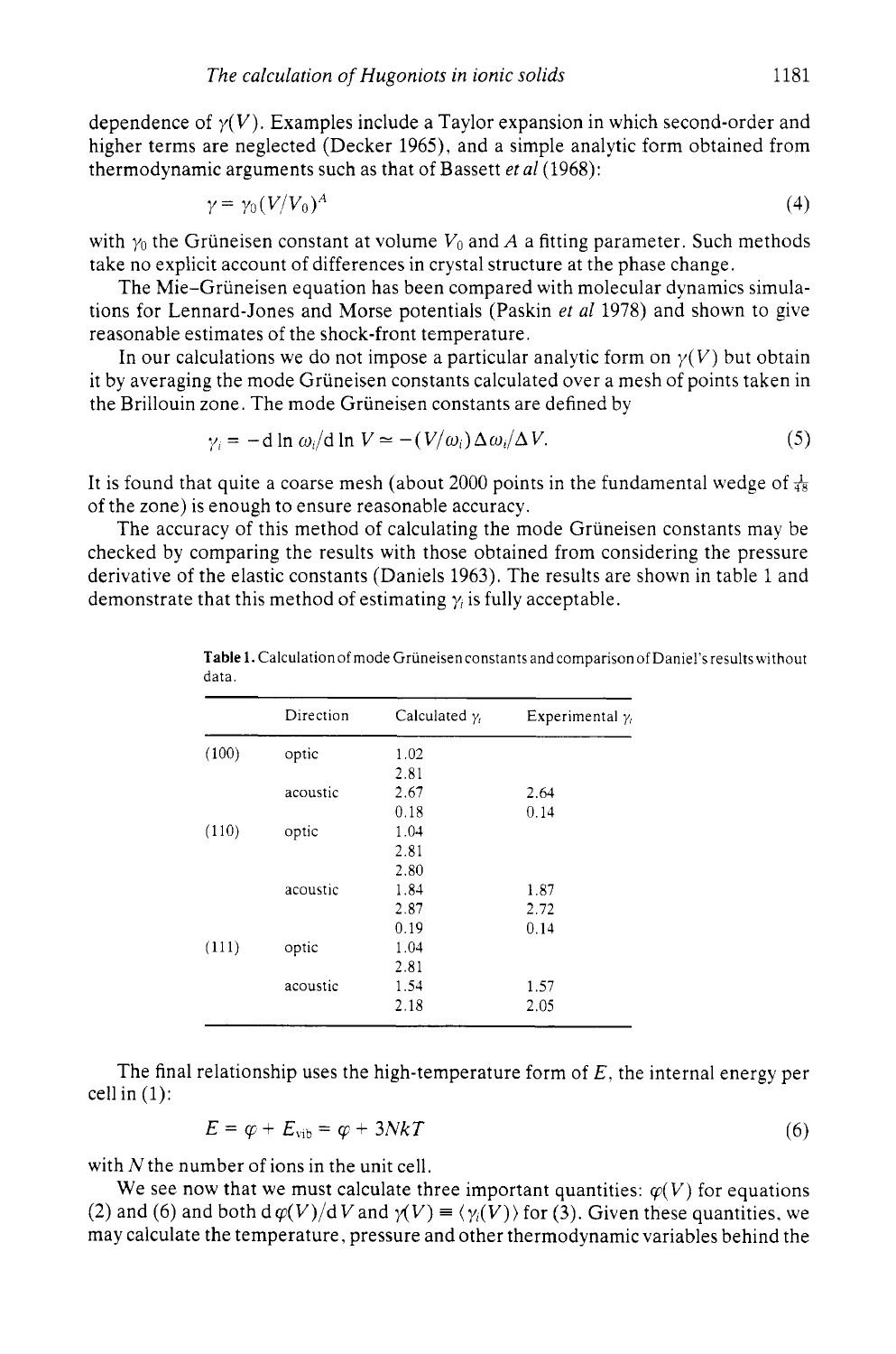shock. The static terms  $\varphi$  and  $d \varphi / dV$  are obtained using the Harwell PLUTO program (Catlow and Norgett 1976), and the lattice frequencies needed in (4) are found using the lattice dynamics package developed by Sangster and Rowel1 (1983) from the Harwell PHONONS program.

# **3. Calculations of Hugoniot trajectories**

### *3.1. Interatomic potentials*

In this study we shall consider three potentials: those of Catlow *et a1* (1977; CDN). Sangster and Atwood (1978; SA) and Mackrodt and Stewart (1979; MS). The first two were obtained by fitting to bulk-crystal data, whereas the third was obtained from an electron gas calculation. All three potentials have been used in defect calculations. Further details of the potentials, their assumptions and their applications are listed in the handbook by Stoneham (1981).

## *3.2. Calculation* of *static pressure-volume curves*

Bassett *et a1* (1968) have investigated the rocksalt-caesium-chloride transition in sodium chloride using a diamond-anvil high-pressure cell. They find a transition pressure of about 30 GPa and a transition volume of  $-1.0 \pm 0.05$  cm<sup>3</sup> mol<sup>-1</sup> ( $-3.5\%$ ). More recent experiments (Sato-Sorensen 1983) confirm this value of the transition pressure, but give a larger transition volume  $(-5.8\%)$ . In this experiment the relevant thermodynamic potential is the free energy, G.

The vibrational contribution to the free energy is given by the expression

$$
G_{\text{vib}} = -kT \ln Q_{\text{vib}} \tag{7}
$$

where  $Q_{\text{vib}}$  is the vibrational partition function. We have estimated this term by taking points at random in the Brillouin zone and constructing an average over them, in a similar manner to that used in calculating the Grüneisen constant. At 300 K the contribution of this term is about 0.06eV, varying only slowly with lattice volume. We therefore ignore it, assuming that the free energy is given by the expression

$$
G = \varphi + PV. \tag{8}
$$

We have calculated the variation of this for the three potentials and find that the electron gas potential completely fails to predict the transition.

The CDN potential predicts a transition at 30GPa with a transition volume of  $-1.2$  cm<sup>3</sup> mol<sup>-1</sup>, while the SA potential also predicts a transition at 30 GPa, but with a transition volume of  $-1.1 \text{ cm}^3 \text{ mol}^{-1}$ . Considering the approximations involved, both results must be considered very reasonable. The calculations are less satisfactory, if we consider the lattice parameters at which the change takes place. These results are shown in table 2. Here the errors in the calculation are about *5%* , the CDN potential giving the closer agreement. There are no signs of further phase changes in the predictions. This is in agreement with experiment for NaCl, although further changes have been noted for NaBr and NaI (Yagi *et a1* 1983).

### *3.3. Shock-inducedphase changes of NaCl*

We calculate the Hugoniot trajectories for both the rocksalt and caesium chloride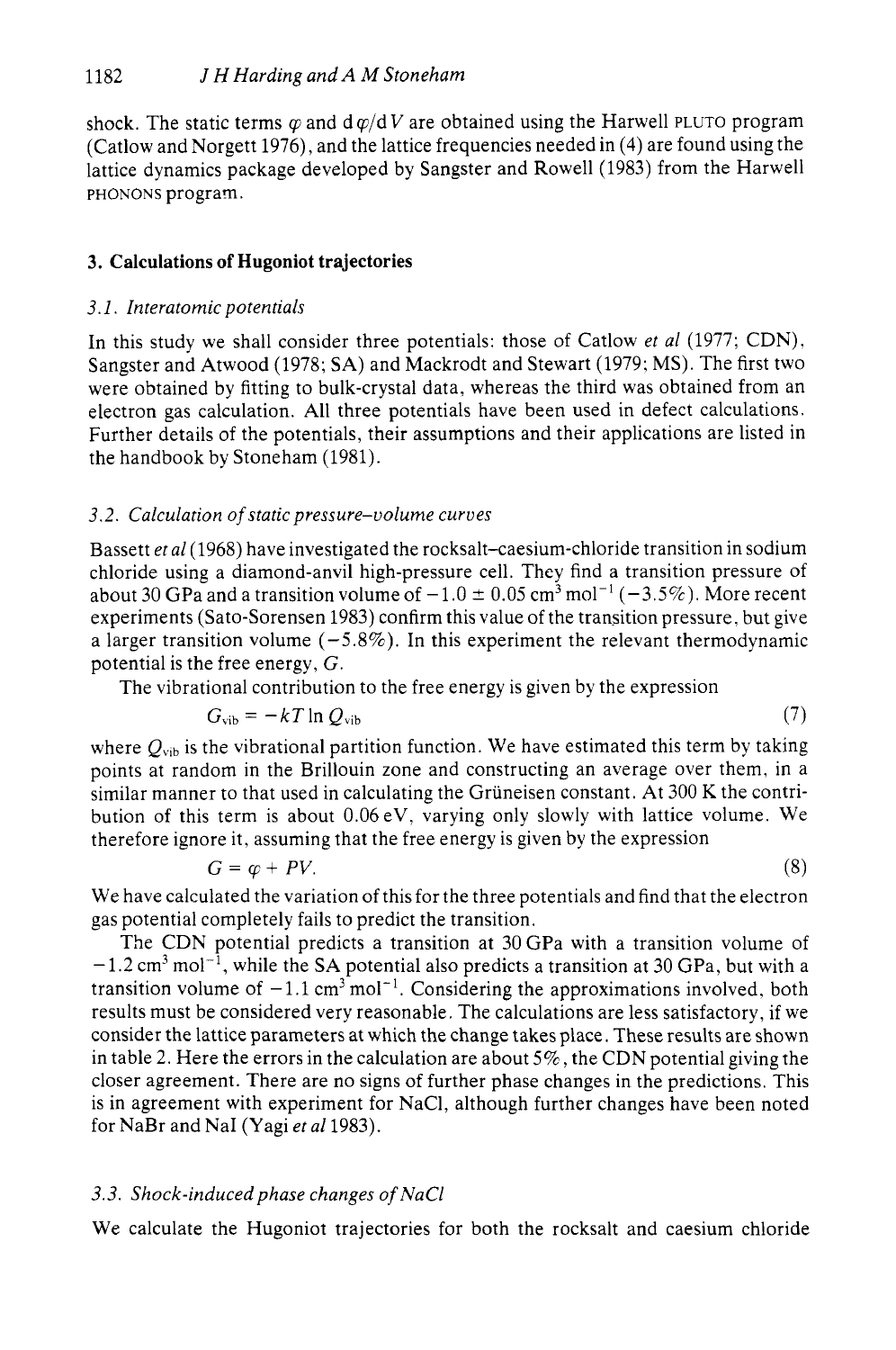| Interatomic<br>potential                                                                                                | CDN potential                                                                                                                                                       | SA potential                                                                                                                        | MS potential                                                     | Experimental<br>data |
|-------------------------------------------------------------------------------------------------------------------------|---------------------------------------------------------------------------------------------------------------------------------------------------------------------|-------------------------------------------------------------------------------------------------------------------------------------|------------------------------------------------------------------|----------------------|
| Derivation of<br>potential                                                                                              | fitted approximately<br>$C_{11} - C_{12}$ , $C_{44}$ fitted<br>Lattice parameter,<br>exactly. $\epsilon_0, \, \epsilon_{\ast}, \, \omega_{T_0}$<br>cohesive energy, | alkali metal halides<br>Lattice parameter,<br>$\rho_0$ , $\varepsilon$ , , $\omega_{T_0}$ fitted<br>exactly over a<br>wide range of | using Clementi's<br>wavefunctions<br>Electron gas<br>calculation |                      |
| static pressure-volume experiments<br>change (GPa)<br>Transition volume<br>Pressure at phase                            | $\mathcal{E}$                                                                                                                                                       | $\mathbf{r}$                                                                                                                        | I                                                                | R                    |
| at phase change<br>(cm <sup>3</sup> mol <sup>-1</sup> )<br>Lattice parameter<br>at phase change (Å)<br>rocksalt<br>CsCl | $-1.2$                                                                                                                                                              | $\frac{11}{1}$                                                                                                                      |                                                                  | $-1.0 \pm 0.05$      |
|                                                                                                                         | 3.02<br>4.91                                                                                                                                                        | 5.08                                                                                                                                |                                                                  | 4.872<br>2.997       |
| <b>Hugoniot results</b>                                                                                                 | Volume too low                                                                                                                                                      | Good                                                                                                                                | Volume too high                                                  |                      |
| Rocksalt structure<br>Pressure at phase<br>change (GPa)                                                                 | $\overline{8}$                                                                                                                                                      | $\overline{z}$                                                                                                                      | No phase change                                                  | $22 - 28$            |
| CsCl structure                                                                                                          | Volume increasingly low                                                                                                                                             | Good                                                                                                                                | conditions tested<br>Never stable in                             |                      |

Table 2. Comparison of the interatomic potentials with experiment.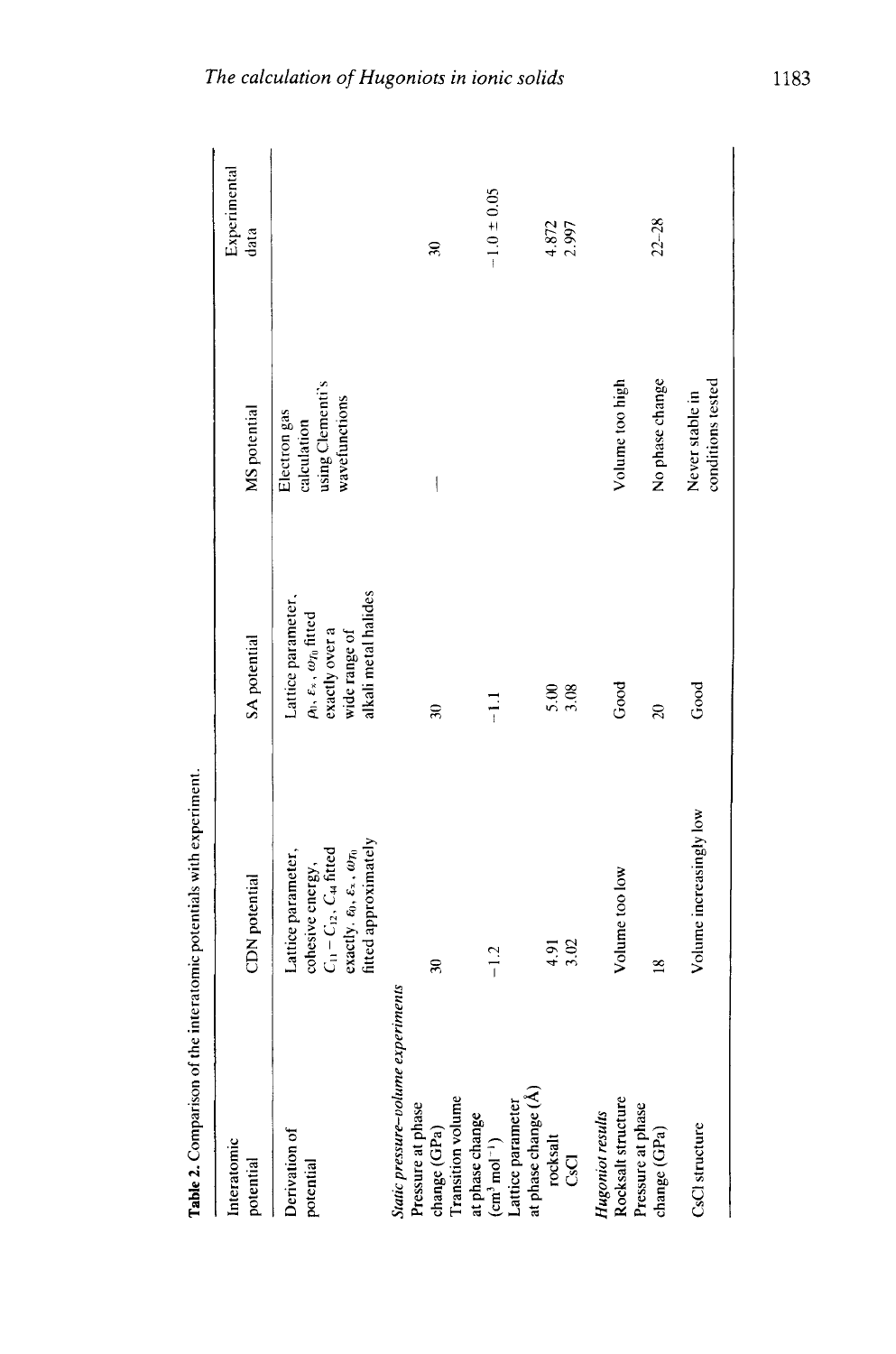structures. These are shown in figures 1-3 for the three candidate potentials. Calculations of the enthalpies for the two structures give an estimate for the position of the rocksalt-caesium-chloride phase transition. For the CDN potential this occurs at about 18 GPa. For the SA potential the pressure is about 20 GPa. The result is not precise because the slopes of the enthalpy curves at this point are very similar. The electron gas potential again fails to predict a transition at all.



Figure 1. Hugoniot trajectory, for the CDN potential: full curve, stable phase; broken curve, unstable phase; crosses, experimental.

Evidence for a phase transition in dynamic shock experiments has been given by Christian (1957), Alder (1963) and Kuzubov (1965) in the pressure range 22-27 GPa. The data from Marsh (1980) also show a pronounced change of slope at about 28 GPa.

Of the three potentials, it is clear that thc SA one gives the best representation of the curve as a whole. However, it should be pointed out that in defect calculations the electron gas potentials are normally used with adjusted lattice parameters to ensure that they produce an equilibrium lattice. This adjustment has not been considered in figure 3, and its inclusion would have the effect of shifting the calculated curve to the left. Such a change does not improve the static results, although the use of electron gas potentials might well be a more accurate procedure (with special precautions) than figure 3 would suggest.

All three potentials give a fall in the calculated mean Gruneisen constant. This is shown in figure 4 for the Sangster and Atwood potential. This agrees qualitatively with the empirical potential of equation (4). Examination of the individual mode constants (see table 1) shows that they are highly anisotropic and that the optic constants are very different from the acoustic ones. As the volume falls the optic-mode  $\gamma_i$  tend to rise, but the acoustic-mode ones, especially those near the (100) and (110) directions, fall. The behaviour of these modes dominates the average.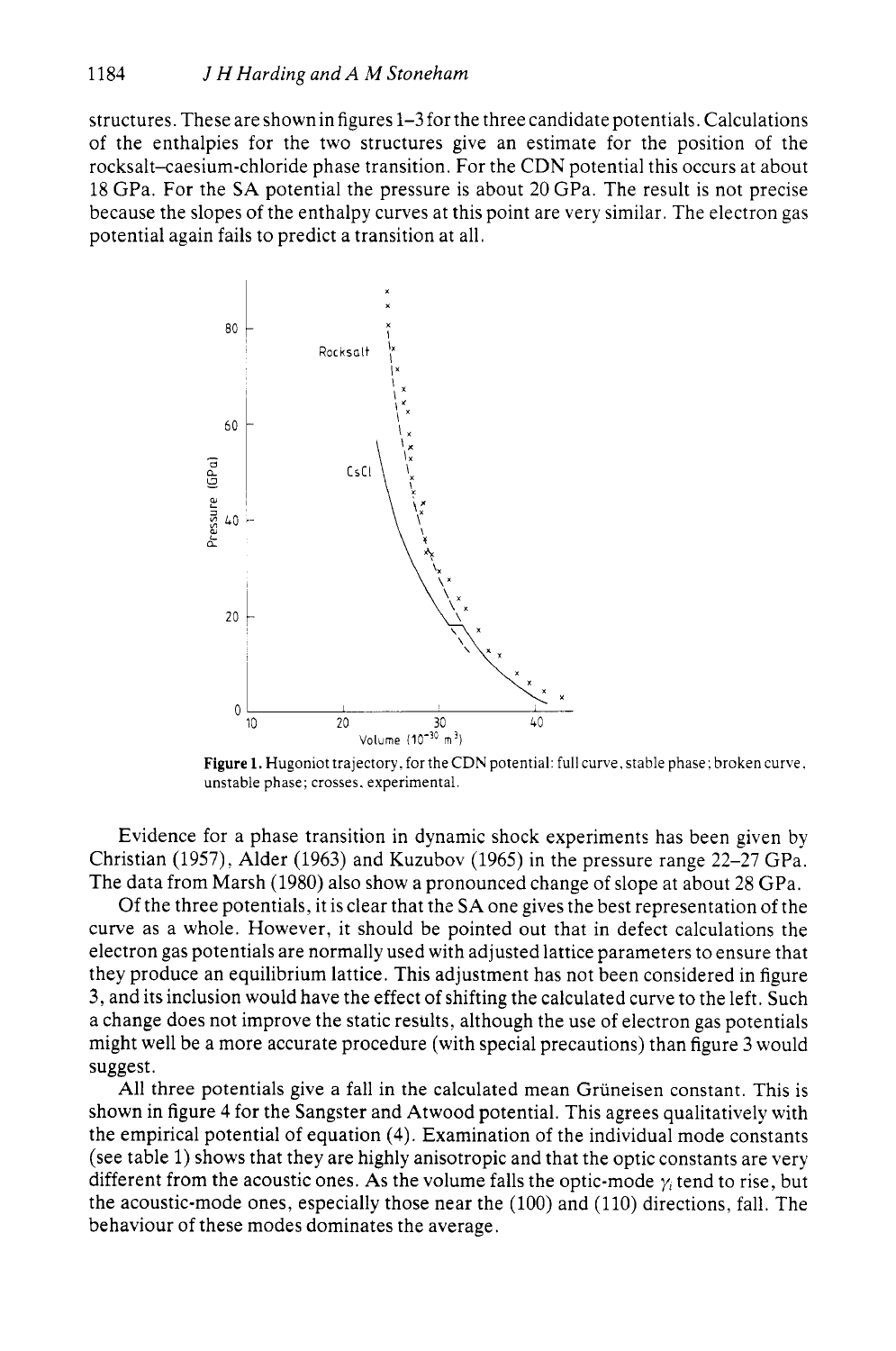

**Figure 2. As** figure 1, but for the **SA** potential.



**Figure 3. As** figure 1, but for the MS potential.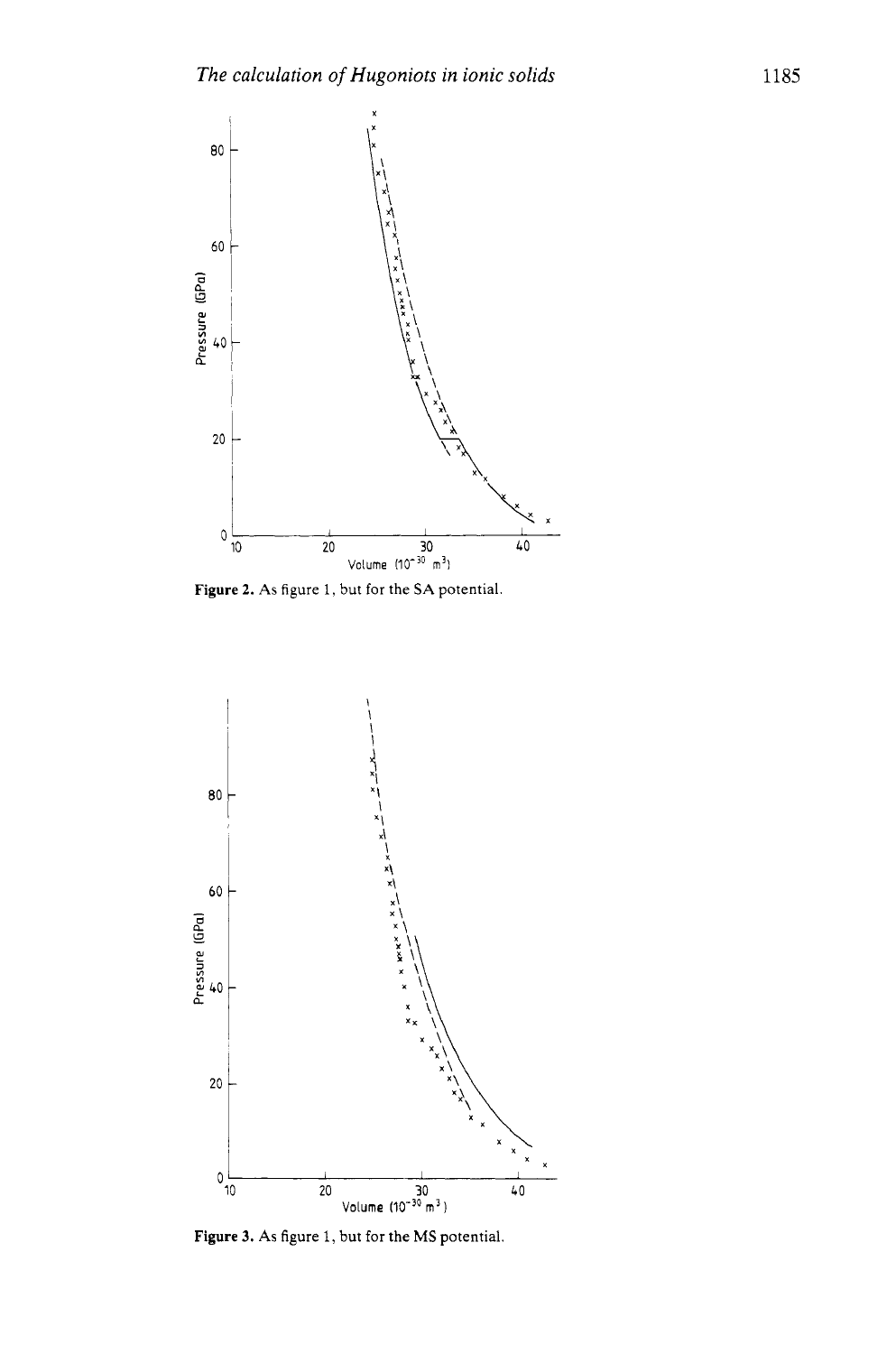### *3.4. Shock-front temperatures*

**As** outlined in **8** *2,* we may calculate the temperature and pressure corresponding to a given volume change. In the limit of high final temperature, and taking  $P_0 = T_0 = 0$ , one finds simply

$$
T_1 = \frac{(\varphi_0 - \varphi_1) + \frac{1}{2}(\mathrm{d}\varphi/\mathrm{d}V)(V_1 - V_0)}{k[3N + \frac{1}{2}\gamma_1(V_0/V_1 - 1)]} \tag{9}
$$

with subscripts 0, 1 referring to parameters evaluated for the initial and final states. The pressure  $P_1$  follows directly from (3) and (9). In our actual calculations we took  $P_0 =$ 1 atm and  $T_0 = 290$  K, for which more complex expressions result. Figures 5 and 6 show the calculated shock-front temperatures from the Mie-Gruneisen equation. We first note that the rapid temperature rise justifies the use of the high-temperature approximation. The contribution of the corrections for finite temperature are important only at low pressures for which the overall contribution of the temperature-dependent effect is very small.

Shock temperatures have been measured by Kormer *et al(l965,1968)* and by Kondo and Ahrens *(1983).* The measurements give widely varying values for the brightness temperatures and emissivities. The calculated shock brightness temperatures are sig-



Figure 4. Plot of shock temperature against pressure, for the SA potential.



**Figure 5. As** figure **4,** but for the CDN potential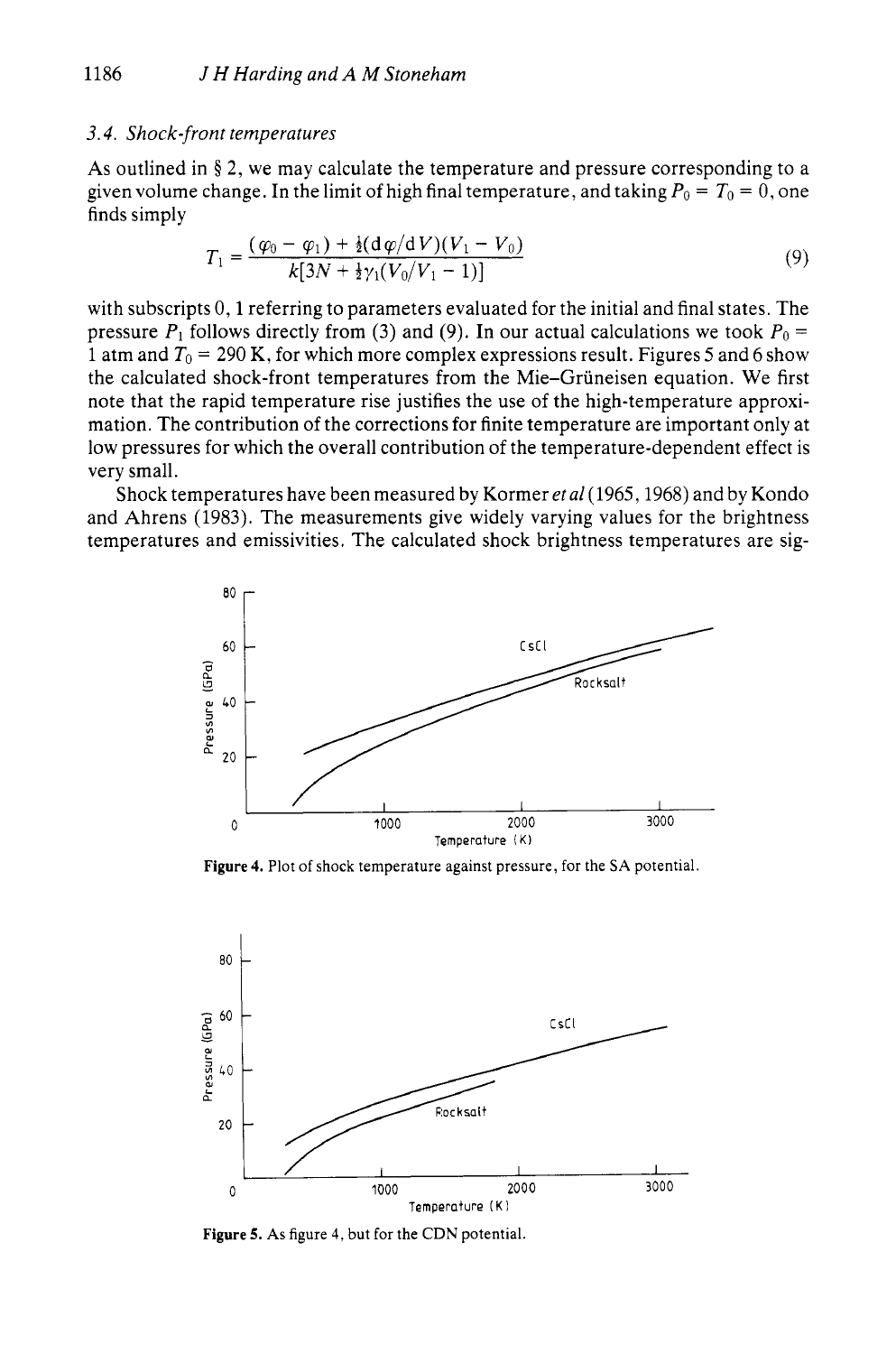

**Figure** *6.* **As** figure **4,** but for the MS potential.

nificantly lower than those of Kormer *et af* (1968) or Kondo and Ahrens (1983). Kormer *et a1* (1968) have noted such an effect previously, and suggest that electron luminescence is responsible for the discrepancy.

The high temperatures therefore raise other questions, notably those of electronic structure changes or of defect production. Ruoff (1980) has discussed the effects of defect production, and argues that the defect pressure and the thermal pressure at a given volume change and temperature may be comparable. In particular, he suggests that the pressure may be increased by typically 20% by the presence of shock-generated vacancy defects. Gatilov and Kukshova (1981) note a massive increase in conductivity of CsI behind a shock front, which they interpret in terms of a change in character with pressure, as the ionic insulator transforms into an intrinsic-defect semiconductor, a liquid semiconductor, and finally a metallic liquid. Systems in which cations can change valence without great energy cost, so that electronic excitation is relatively easy (e.g.  $UO<sub>2</sub>$ , FeO), should show distinctive features as they become conducting. It is just such systems that exist with substantial non-stoichiometry  $(UO_2 \rightarrow UO_{2+r}; FeO \rightarrow Fe_{1-r}O)$ , and this aspect will affect any defect pressure. Changes in magnetic and spin structure are less important, but have been noted in static experiments (Yagi and Akimoto 1982) and in Hugoniots (Ogata *et al* 1983) for  $\alpha$ -Fe<sub>2</sub>O<sub>3</sub>.

### **4. Conclusions**

We have calculated Hugoniot trajectories, shock-front temperatures, pressure-volume curves and phase transitions, starting from the best available interatomic potentials, and exploiting a generalised form of the Mie-Gruneisen equation. No semi-empirical value of the Gruneisen parameter is assumed. The broad consistency of both the static and the shock wave predictions with experiment verifies that our calculational methods are adequate. The precise degree of success offers a very sensitive test of the interatomic potentials, and one that is especially appropriate in extrapolating to other high-temperature, high-pressure situations. The three potentials have varying degrees of success. These are summarised in table 2, and show that the empirical potentials have notable success even at volumes far from those for which they were fitted. It remains to be tested whether this success is typical or not, and also whether the changes resulting from defect generation and electronic excitation can be modelled equally well.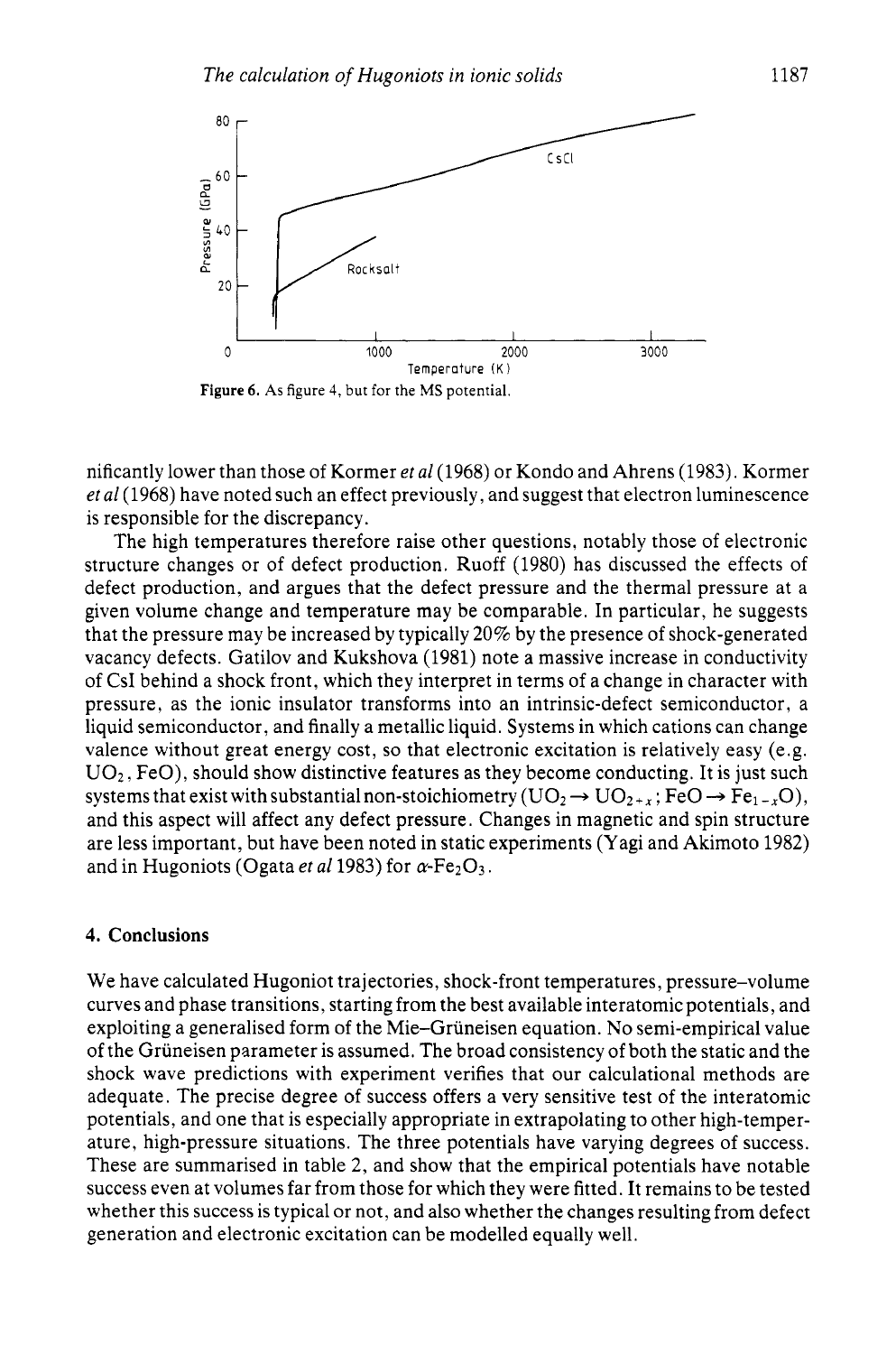

Figure 7. Plot of mean Grüneisen constant against pressure, for the SA potential.

It is also worth noting that a reasonable approximation is to ignore the volume dependence of the Grüneisen constant entirely. The second term in the Mie-Grüneisen equation only contributes about 1% to the calculated pressure and, as can be seen from the denominator of (9), the term involving  $\gamma$  is always much less than the other term. Thus reasonable estimates of the behaviour of minerals can be made even without a lattice dynamical calculation. This **is** of some importance since the unit cells of many minerals are large and the calculation of  $\gamma$  thus would be expensive.

#### **Acknowledgement**

The authors are grateful to Mr R Ball for several useful conversations in the earlier stages of this work.

#### **References**

Alder B J *1963 Solids under Pressure* ed. W. Paul and D M Warschauer (New York: McGraw-Hill) pp *478. 385* 

- Bassett W A. Takahashi T, Mao H K and Weaver J **S** *19681. Appl. Phys.* **39** *319*
- Catlow C R A, Diller K M, Xorgett M J *1977* J. *Phys.* C: *Solid State Phys. 12 451*
- Catlow *C R* A, Dixon M and Mackrodt W C *1982 Computer Simulation of Solids, Springer Notes in Physics*  vol *166* ed. C RA Catlow and W C Mackrodt (Berlin: Springer) p *130*
- Catlow C R A and Mackrodt W C (eds) *1982 Computer Simulation of Solids, Springer Notes in Physics vol166*  (Berlin: Springer)
- Catlow C R A and Norgett M J *1976AERE Report No AERE-M.2936*
- Christian R H *1957 PhD Thesis* University of California p *89*
- Daniels W B *1963 Lattice Dynamics* ed. R F Wallis (Oxford: Pergamon) p *173*
- Decker D L *1965 J. Appl. Phys.* **36** *157*
- Gatilov L A and Kuleshova L **V** *1981 Sou. Phys.-Solid State* **23** *1663*
- Harding **J** H and Harker AH *1982AERE Rep.* R10425
- Kondo K I and Ahrens T J *1983 Phys. Chem. Miner.* **9** *173*
- Kormer **S** B. Sinitsyn M **V** and Kirillov G A *1968 JETP Lett.* **7** 290
- Kormer **S** B. Sinitsyn M **V.** Kirillov G A and Urlin **V** D *1965 Sou. Phys.-JETP21698*
- Kuzubov A *1965 PhD Thesis* University of California p *61*